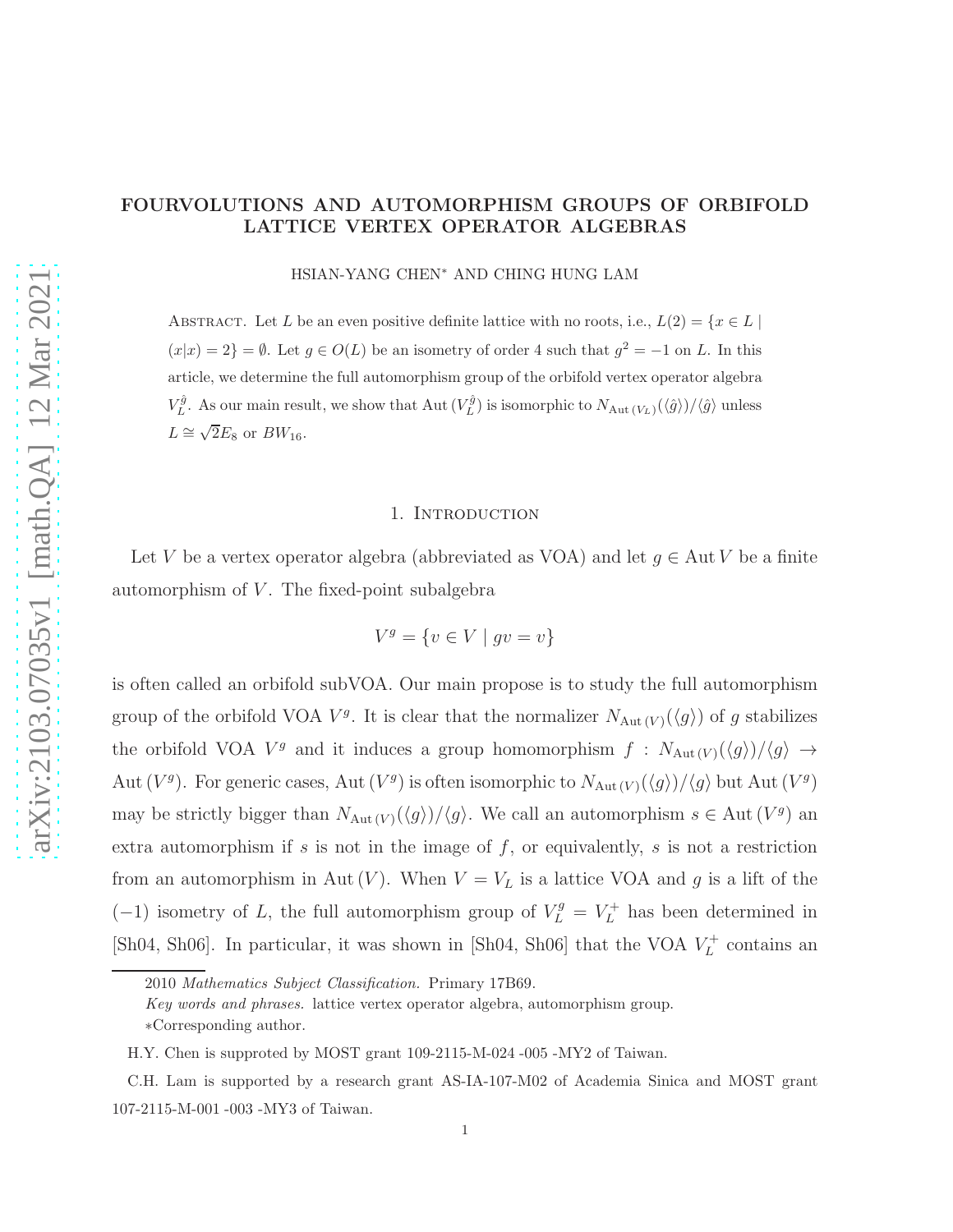extra automorphism if and only if  $L$  can be constructed by Construction B from a binary code (cf. Section 4.1). The main method is to study the orbit of  $V_L^- = \{v \in V_L \mid gv = -v\}$ under the conjugate actions of Aut $(V_L^+)$  $L_L^{(+)}$ ). Using a similar method, the automorphism groups of certain orbifold vertex operator algebras associated with some coinvariant lattice of the Leech lattice are also studied in [La2, La3]. In addition, a sufficient condition for the existence of extra automorphisms was discussed in [La2, LS]. The key idea is to generalize the triality automorphism defined in [FLM88] (see also Section 4.1 and (4.1)) to other root lattices of type A. These results were also used in [BLS, BLS2] to determine the automorphism groups of certain orbifold vertex operator algebras associated with the Leech lattice and to determine the full automorphism groups of certain holomorphic VOAs of central charge 24. One interesting question is if the sufficent condition mentioned in [LS] is also a necessary condition for the existence of extra automorphisms? When  $|g| = p$ is a prime and L is rootless, it was shown in [LS] that a cyclic orbifold  $V_L^{\hat{g}}$  $L^g$  contains extra automorphisms if and only if the rootless even lattice L can be constructed by Construction B from a code over  $\mathbb{Z}_p$  or is isometric to the coinvariant lattice of the Leech lattice associated with a certain isometry of order p.

In this article, we will continue our study of the full automrohism groups of certain cyclic orbifold of lattice vertex operator algebras and consider a case that  $g \in O(L)$  has order 4 and  $g^2 = -1$  on L. Such an isometry is called a fourvolution in [Gr05]. As our main result, we will show that  $\mathrm{Aut}(V_L^{\hat{g}})$  $L^{(q)}$ ) is isomorphic to  $N_{\text{Aut}(V_L)}(\langle \hat{g} \rangle) / \langle \hat{g} \rangle$  for any fourvolution  $g \in O(L)$  unless  $L \cong \sqrt{2}E_8$  or  $BW_{16}$ . When  $L \cong \sqrt{2}E_8$  or  $BW_{16}$ , we also have Aut  $(V_L^{\hat{g}})$  $L(\bar{G}) \cong C_{\text{Aut}(V_L^+)}(\bar{g})/\langle \bar{g} \rangle$ , where  $\bar{g}$  denotes the restriction of  $\hat{g}$  on  $V_L^+$  $\iota_L^+$ .

We shall note that for the cases studied in [BLS, BLS2, La2, La3, LS], g often acts as an n-cycle on some root lattices of type  $A_{n-1}$  and thus all n-th roots of unity (except 1) appear as eigenvalues of g, where  $n = |g|$ . Nevertheless, for a fourvolution  $g \in O(L)$ , g has only two eigenvalues  $\sqrt{-1}$  and  $-\sqrt{-1}$  and  $-1$  is not an eigenvalue of g. Therefore, the condition discussed in [LS] would never be satisfied when  $g$  is a fourvolution. We hope that our study of fourvolutions and the automorphism groups of the corresponding orbifold VOA will provide some hints for the general cases.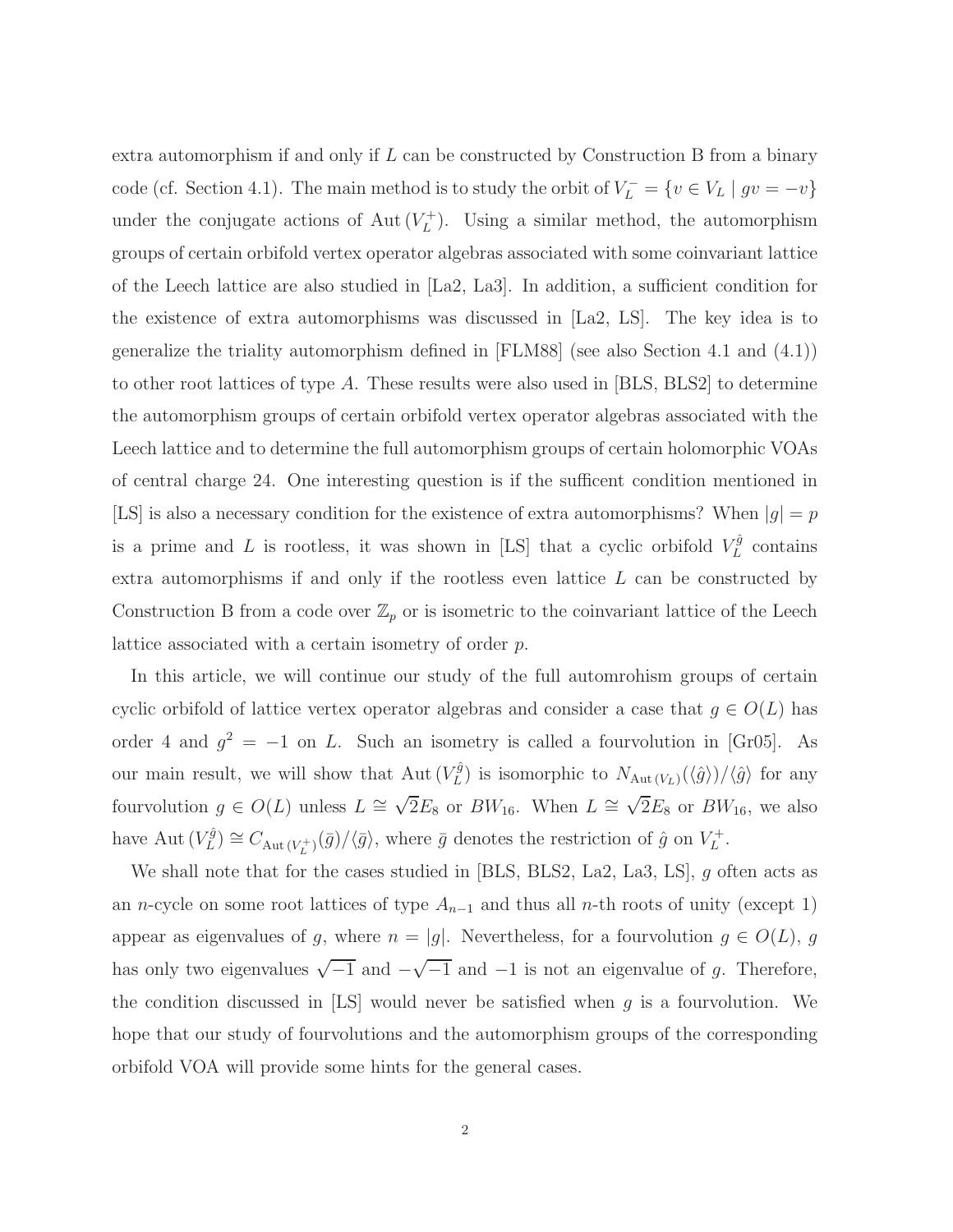## 2. Preliminaries

2.1. Lattice VOAs and their automorphism groups. We first recall the structure of the automorphism group of a lattice VOA  $V_L$ . Let L be an even lattice with the (positive-definite) bilinear form  $( \cdot )$ . We denote the group of isometries of L by  $O(L)$ , i.e,

$$
O(L) = \{ g \in GL(L) \mid (gx|gy) = (x|y) \text{ for all } x, y \in L \}.
$$

Let  $\hat{L} = \{\pm e^{\alpha} \mid \alpha \in L\}$  be a central extension of L by  $\pm 1$  such that  $e^{\alpha}e^{\beta} = (-1)^{(\alpha|\beta)}e^{\beta}e^{\alpha}$ . Let Aut  $(\hat{L})$  be the automorphism group of  $\hat{L}$  as a group. For  $g \in Aut(\hat{L})$ , let  $\bar{g}$  be the map  $L \to L$  defined by  $g(e^{\alpha}) \in {\pm}e^{\bar{g}(\alpha)}$ . Let  $O(\hat{L}) = {g \in Aut(\hat{L}) \mid \bar{g} \in O(L)}$ . Then by [FLM88, Proposition 5.4.1], we have an exact sequence

$$
1 \to \text{Hom}(L, \mathbb{Z}/2\mathbb{Z}) \to O(\hat{L}) \to O(L) \to 1.
$$

It is known that  $O(\hat{L})$  is a subgroup of Aut  $(V_L)$  (cf. loc. cit.). Let

$$
N(V_L) = \langle \exp(a_{(0)}) \mid a \in (V_L)_1 \rangle
$$

be the normal subgroup of Aut  $(V_L)$  generated by the inner automorphisms  $\exp(a_{(0)})$ .

Theorem 2.1 ([DN99]). *Let* L *be a positive definite even lattice. Then*

$$
Aut(V_L) = N(V_L) O(\hat{L})
$$

*Moreover, the intersection*  $N(V_L) \cap O(\hat{L})$  *contains a subgroup*  $\text{Hom}(L, \mathbb{Z}/2\mathbb{Z})$  *and the* quotient Aut  $(V_L)/N(V_L)$  *is isomorphic to a quotient group of*  $O(L)$ *.* 

*Remark* 2.2*.* If  $L(2) = \emptyset$ , then  $(V_L)_1 = \text{Span}\{\alpha(-1) \cdot 1 \mid \alpha \in L\}$ . In this case, the normal subgroup  $N(V_L) = \{ \exp(\lambda \alpha(0)) \mid \alpha \in L, \lambda \in \mathbb{C} \}$  is abelian and we have  $N(V_L) \cap O(\hat{L}) =$ Hom(L, Z/2Z). Moreover, Aut  $(V_L)/N(V_L) \cong O(L)$  and we have an exact sequence

(2.1) 
$$
1 \to N(V_L) \to \text{Aut}(V_L) \stackrel{\varphi}{\to} O(L) \to 1.
$$

Note also that  $\exp(\lambda \alpha_{(0)})$  acts trivially on  $M(1)$  and  $\exp(\lambda \alpha(0))e^{\beta} = \exp(\lambda \langle \alpha, \beta \rangle)e^{\beta}$  for any  $\lambda \in \mathbb{C}$  and  $\alpha, \beta \in L$ .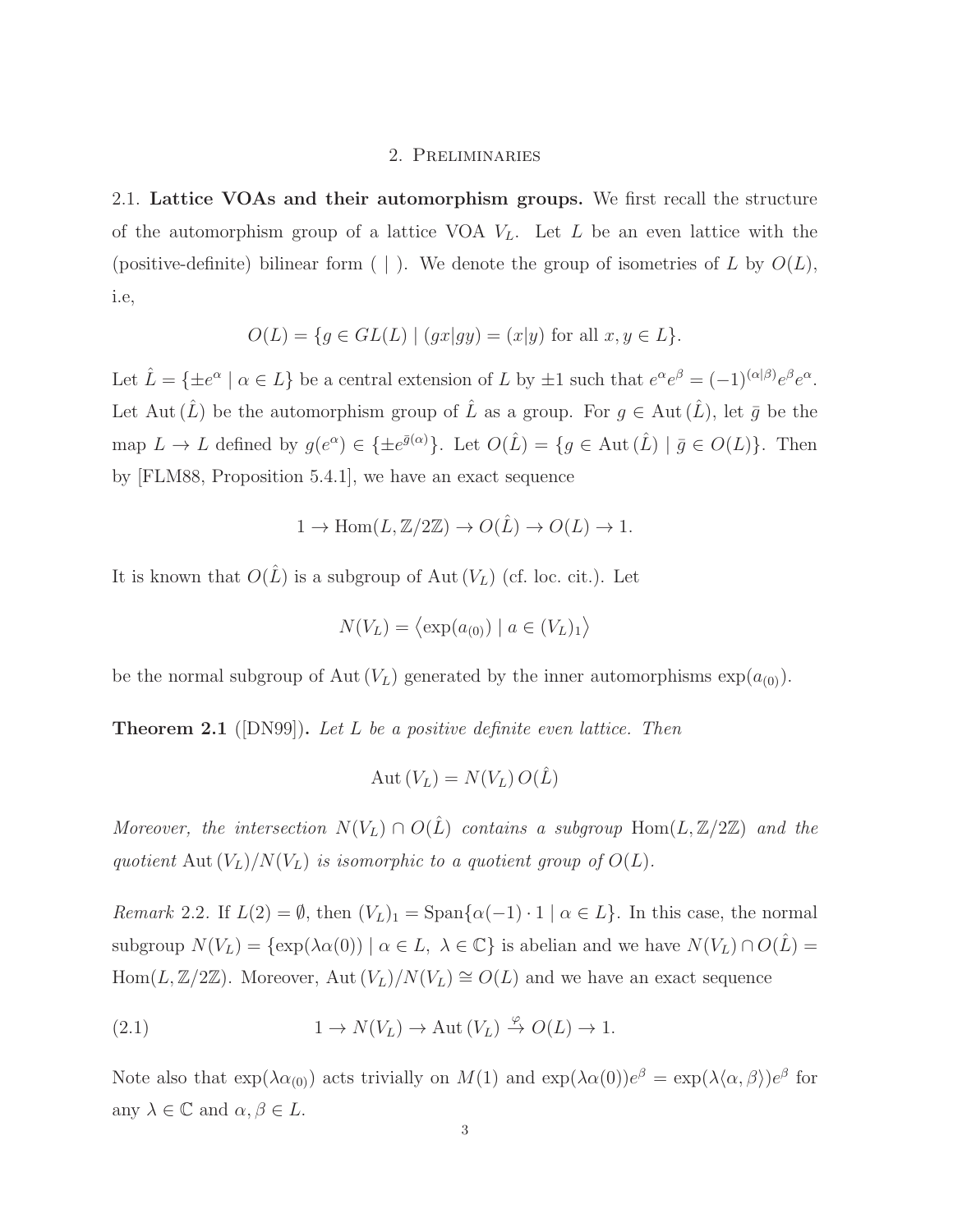The following theorem can be proved by the same argument as in [LY14, Theorem 5.15].

Theorem 2.3. *Let* L *be a positive-definite rootless even lattice. Let* g *be a fixed-point free isometry of* L *of finite order and*  $\hat{g}$  *a lift of*  $g$  *in*  $O(\hat{L})$ *. Then we have the following exact sequences:*

$$
1 \longrightarrow \text{Hom}(L/(1-g)L, \mathbb{C}^*) \longrightarrow N_{\text{Aut}(V_L)}(\langle \hat{g} \rangle) \stackrel{\varphi}{\longrightarrow} N_{O(L)}(\langle g \rangle) \longrightarrow 1;
$$
  

$$
1 \longrightarrow \text{Hom}(L/(1-g)L, \mathbb{C}^*) \longrightarrow C_{\text{Aut}(V_L)}(\hat{g}) \stackrel{\varphi}{\longrightarrow} C_{O(L)}(g) \longrightarrow 1.
$$

Let  $h \in N_{\text{Aut}(V_L)}(\langle \hat{g} \rangle)$ . Then it is clear that  $hx \in V_L^{\hat{g}}$  $L^{\hat{g}}$  for any  $x \in V_L^{\hat{g}}$  $L^g$ . Therefore,  $N_{\text{Aut}(V_L)}(\langle \hat{g} \rangle)$  acts on  $V_L^{\hat{g}}$  $L<sup>q</sup>$  and there is a group homomorphism

$$
f: N_{\text{Aut}(V_L)}(\langle \hat{g} \rangle) / \langle \hat{g} \rangle \longrightarrow \text{Aut}(V_L^{\hat{g}}).
$$

The key question is to determine the image of  $f$  and if  $f$  is surjective. In particular, one would like to determine if there exist automorphisms in Aut  $(V_L^{\hat{g}})$  $L^{(g)}$  which are not induced from  $N_{\text{Aut}(V_L)}(\langle \hat{g} \rangle)$ . We call such an automorphism an *extra automorphism*.

**Definition 2.4.** An element  $g \in O(L)$  is called a fourvolution if  $g^2 = -1$  on L.

**Lemma 2.5** ([Gr05]). If f is a fourvolution of a lattice L, then the adjoint of  $1 \pm f$  is 1  $\mp$  f and 1  $\pm$  f *is an isometry scaled by*  $\sqrt{2}$ *. Moreover, we have*  $L \geq (1-f)L \geq 2L$  *and*  $|L:(1-f)L| = |(1-f)L:2L| = |L/2L|^{1/2}$ . In particular, rank(L) is even.

The main purpose of this article is to determine the full automorphism group of  $V_L^{\hat{g}}$ L when g is a fourvolution and  $L(2) = \{x \in L \mid (x|x) = 2\} = \emptyset$ . In particular, we will show that  $V_L^{\hat{g}}$  $\chi_L^{\hat{g}}$  contains no extra automorphisms unless  $L \cong \sqrt{2}E_8$  or  $BW_{16}$ .

## 3. Orbifolds of lattice VOAs having extra automorphisms

Let L be an even lattice with  $L(2) = \emptyset$ . Let  $g \in O(L)$  be a fourvolution, i.e.,  $g^2 = -1$ . In this section, we will study Aut  $(V_L^{\hat{g}})$  $\mathcal{L}_L^{\hat{g}}$ ). In particular, we will determine when Aut  $(V_L^{\hat{g}})$  $L^{g}$ contains an extra automorphism.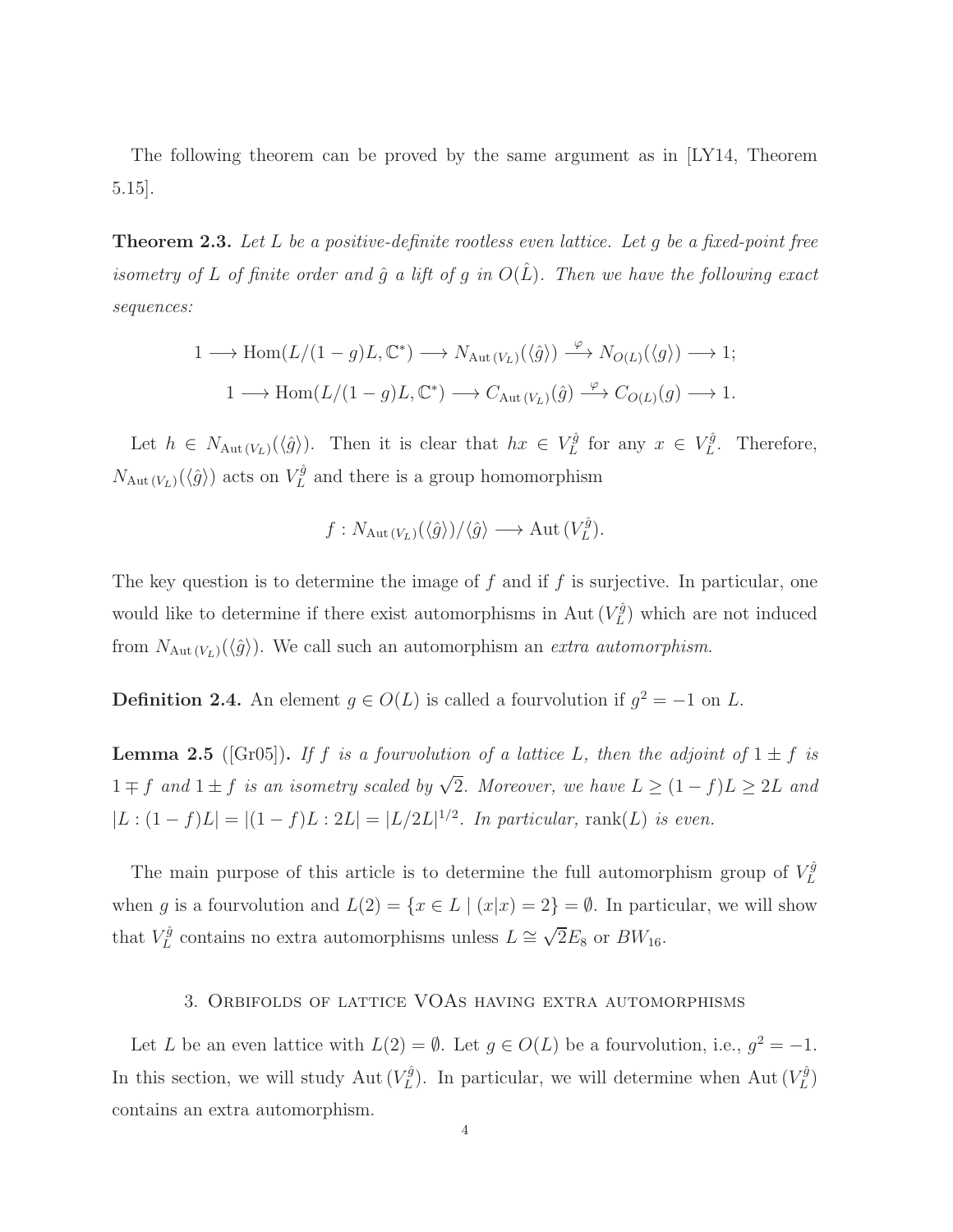First we recall that the orbifold VOA  $V_L^{\hat{g}}$  $L^g$  is  $C_2$ -cofinite and rational [Mi15, CM] and any irreducible  $V_L^{\hat{g}}$  $L^{\tilde{g}}$ -module is a submodule of an irreducible  $\hat{g}^i$ -twisted  $V_L$ -module for some  $0 \le i \le |\hat{g}| - 1$  [DRX17].

For any irreducible (untwisted or twisted) module M of  $V_L$ , M is  $\hat{g}$ -stable if  $M \circ \hat{g} \cong M$ . In this case,  $\hat{g}$  acts on M and we use

$$
M(j) = \{ x \in M \mid \hat{g}x = e^{2\pi\sqrt{-1}j/n}x \}, \quad 0 \le j \le n-1, \ n = |\hat{g}|,
$$

to denote the eigenspaces of  $\hat{g}$  on M. Notice that  $V_{\lambda+L}(j)$  is a simple current module of  $V_L^{\hat{g}}$  $L<sup>g</sup>$  if  $V_{\lambda+L}$  is  $\hat{g}$ -stable, or equivalently,  $(1-g)\lambda \in L$  (see for example [La20]). By a result in [DLM00], it is known that the number of inequivalent irreducible  $\hat{g}^i$ -twisted modules is equal to the number of inequivalent irreducible  $\hat{g}^i$ -stable modules of  $V_L$ . Moreover, all irreducible  $\hat{g}^i$ -twisted modules are  $\hat{g}$ -stable.

Let  $(L^*/L)^{g^i}$  be the set of cosets of L in  $L^*$  fixed by  $g^i$  and let  $P_0^{g^i}$  $Q_0^{g^i}: L^* \to \mathbb{Q} \otimes_{\mathbb{Z}} L^{g^i}$  be the orthogonal projection. Then  $V_L$  has exactly  $|(L^*/L)^{g^i}|$  irreducible  $\hat{g}^i$ -twisted  $V_L$ -modules, up to isomorphism. The irreducible  $\hat{g}^i$ -twisted  $V_L$ -modules have been constructed in [Le85, DL96] explicitly and are classified in [BK04]. They are given by

(3.1) 
$$
V_{\lambda+L}[\hat{g}^i] = M(1)[g^i] \otimes \mathbb{C}[P_0^{g^i}(\lambda + L)] \otimes T_{\tilde{\lambda}}, \quad \text{for } \lambda + L \in (L^*/L)^{g^i},
$$

where  $M(1)[g^i]$  is the "g<sup>i</sup>-twisted" free bosonic space,  $\mathbb{C}[\lambda] + P_0^{g^i}$  $\int_0^{9^r}$  (*L*)] is a module for the group algebra of  $P_0^{g^i}$  $0^{g^i}(L)$  and  $T_{\tilde{\lambda}}$  is an irreducible module for a certain " $g^i$ -twisted" central extension of  $L_{g^i}$  associated with  $\lambda$  (see [Le85, Propositions 6.1 and 6.2] and [DL96, Remark 4.2] for detail).

Now assume that  $V_L^{\hat{g}}$  has an extra automorphism  $\sigma$ . Then by [Sh07, Theorem 2.1] and  $V_L(0) \circ \sigma = V_L^{\hat{g}}$  $L^{\hat{g}} \circ \sigma \cong V_L^{\hat{g}} = V_L(0)$ , we have

$$
\{V_L(r) \circ \sigma \mid 1 \le r \le 3\} \neq \{V_L(r) \mid 1 \le r \le 3\}.
$$

In other words,  $V_L(1) \circ \sigma$  is isomorphic to a simple current module of  $V_L^{\hat{g}}$  not containing in  $\{V_L(r) \mid 1 \leq r \leq 3\}$ . By the classification of simple current irreducible  $V_L^{\hat{g}}$  $L^g$ -modules,  $V_L(1) \circ \sigma$  is either isomorphic to

- (I)  $V_{\lambda+L}(r)$  for some  $\lambda \in L^* \setminus L$  with  $(1-g)\lambda \in L$  and  $0 \le r \le 3$ ;
- (II) an irreducible  $V_L^{\hat{g}}$  $L^{\frac{r}{g}}$ -submodule  $V^T_{\lambda+L}[\hat{g}^2](j)$  for some  $0 \leq j \leq 3$ ; or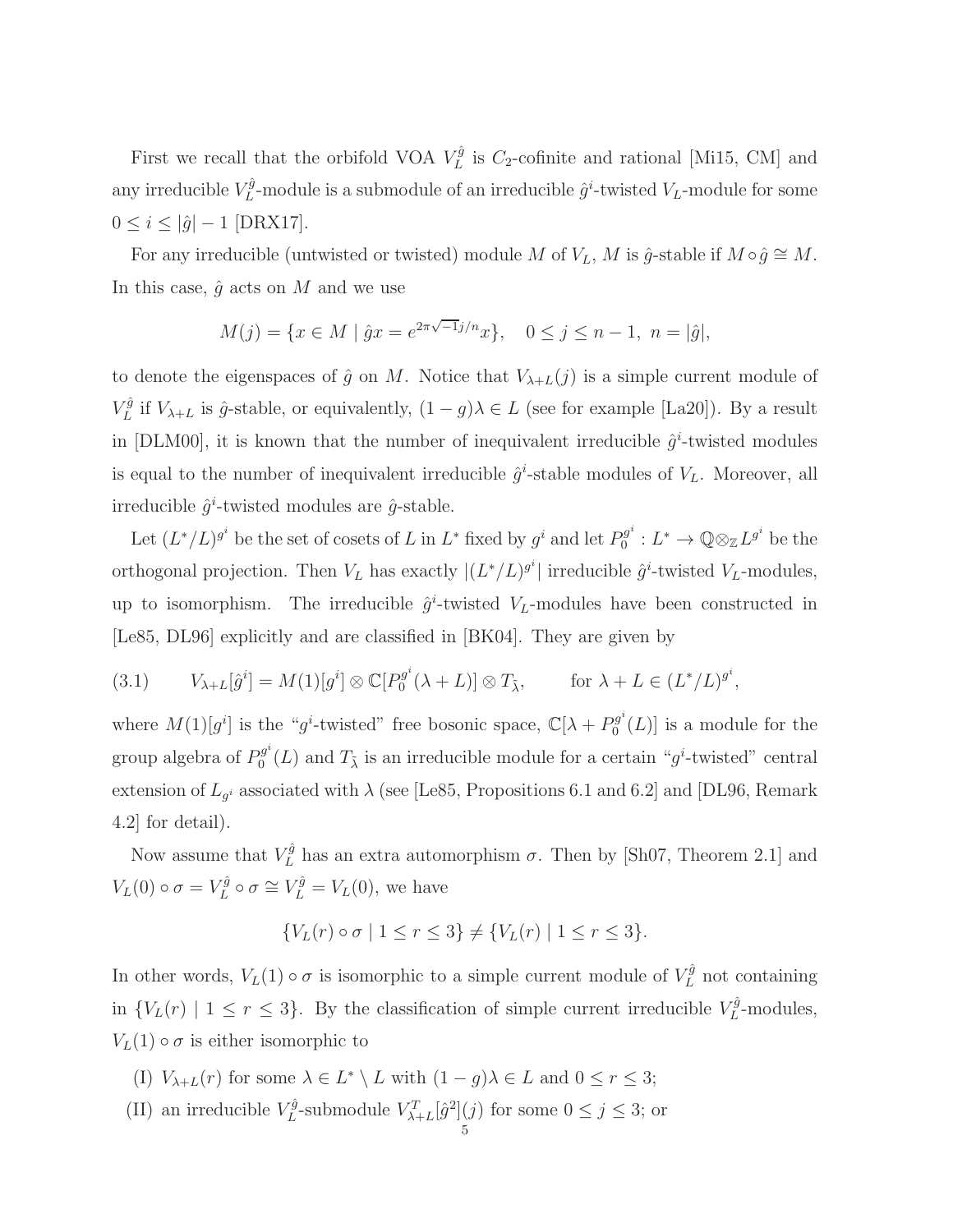(III) an irreducible  $V_L^{\hat{g}}$  $L^{\tilde{g}}$ -submodule  $V_{\lambda+L}^T[\hat{g}^s]_{\mathbb{Z}}$  with integral weights for some  $s=1$  or 3.

3.1. Case (I):  $\sigma$ -conjugation of  $V_L(1)$  is of untwisted type. By the assumption,  $V_{\lambda+L}(r)$  is a simple current module of  $V_L^{\hat{g}}$  $L<sup>gg</sup>$  and hence  $(1-g)\lambda \in L$  [La20, Theorem 4.11]. Since  $g^2 = -1$  and there are only two eigenvalues  $(\sqrt{-1}$  and  $-\sqrt{-1})$  of g on  $\mathbb{C} \otimes_{\mathbb{Z}} L$ , we have

$$
\dim V_L(1)_1 = \dim V_L(3)_1 = \frac{\text{rank } L}{2}.
$$

Hence, we have dim  $V_{\lambda+L}(r)_1 = \text{rank } L/2$ , also. Moreover, we have dim  $V_{\lambda+L}(r)_1 = |(\lambda +$  $L$ (2)|/4 for any  $0 \le r \le 3$  and thus

(3.2) 
$$
|(\lambda + L)(2)| = 2 \cdot \operatorname{rank} L.
$$

Now set  $N = \text{Span}_{\mathbb{Z}}\{L, \lambda\}.$ 

**Lemma 3.1.** *We have*  $|N/L| = 2$ *.* 

*Proof.* First we note that  $(1 - g)\mu \in L$  for any  $\mu \in \lambda + L$ . In particular,  $g\lambda \in \lambda + L$  and  $(1-g)g\lambda = g\lambda - g^2\lambda = g\lambda + \lambda \in L \cap (2\lambda + L)$ . It implies  $2\lambda \in L$ .

Lemma 3.2. *The sublattice of* N *spanned by* N(2) *is isometric to the orthogonal sum of n* copies of  $A_1$ , where  $n = \text{rank } L$ .

*Proof.* Let  $\alpha \in (\lambda + L)(2)$ . Then

$$
(\alpha|g\alpha) = (g\alpha|g^2\alpha) = -(g\alpha|\alpha);
$$

hence  $(\alpha|g\alpha) = 0$ . Moreover, for any  $\beta \in (\lambda + L)(2)$  and  $\beta \notin {\pm \alpha, \pm g\alpha}$ , we have  $(\alpha|\beta) = (g\alpha|\beta) = 0$ ; otherwise,  $(\alpha|\beta) = \pm 1$ . It implies  $\alpha + \beta$  or  $\alpha - \beta$  are roots in L, which is impossible. Since  $|(\lambda + L)(2)| = 2n$ ,  $\lambda + L$  forms a semisimple root system of  $A_1^n$ as desired.  $\Box$ 

*Remark* 3.3*.* By [Sh04, Proposition 1.8], L can be obtained by construction B from a binary code associated with an orthogonal basis in  $(\lambda + L)(2)$ .

Let  $\theta = \hat{g}^2$ . Then  $\theta$  is a lift of the  $-1$  isometry of L and we use  $V_L^+$  $L<sup>+</sup>$  to denote the fixed point VOA  $V_L^{\theta}$ .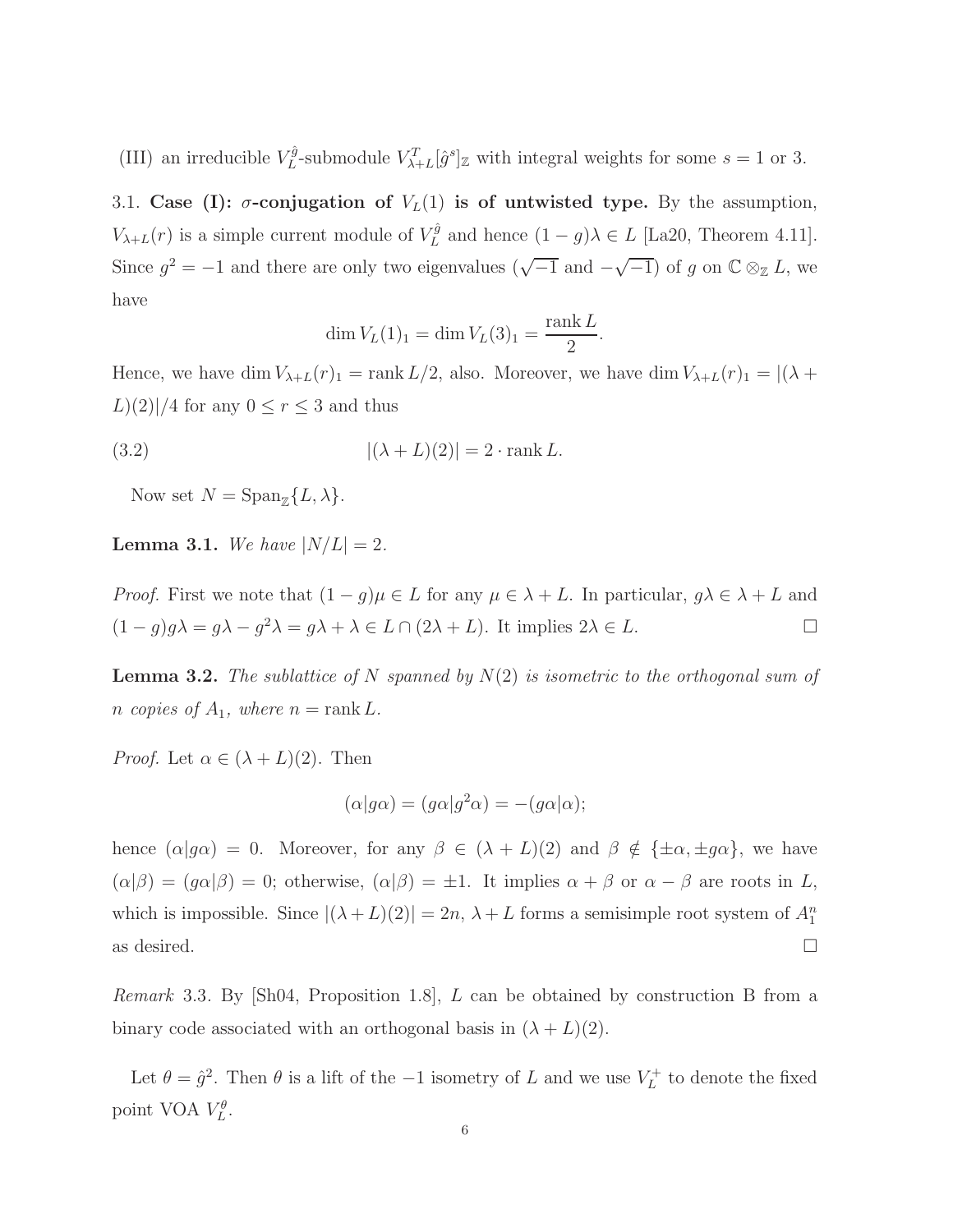**Proposition 3.4.** Let  $\sigma$  be an extra automorphism of  $V_L^{\hat{g}}$  $L^g$  such that  $V_L(1) \circ \sigma \cong V_{\lambda+L}(r)$ *for some*  $0 \le r \le 3$ *. Then*  $\sigma$  *lifts to an automorphism of*  $V_L^+$ L *.*

*Proof.* Since  $2\lambda \in L$  and  $V_{\lambda+L}(r)$  is a simple current module,  $V_{\lambda+L}(r)^{\boxtimes 2}$  is isomorphic to an irreducible  $V_L^{\hat{g}}$  $L^{\hat{g}}$ -submodule of  $V_L$ . Moreover,  $V_L(1)^{\boxtimes 2} \cong V_L(2)$  has top weight > 1.

Since  $V_L(2)$  is the only irreducible  $V_L^{\hat{g}}$  $L^2$ -submodule of  $V_L$  which has the top weight  $> 1$ , we have  $V_{\lambda+L}(r)^{\boxtimes 2} = (V_L(1) \circ \sigma)^{\boxtimes 2} \cong V_L(2)$ . Therefore,  $\sigma$  preserves the subspace  $V_L^+$  $V_L^{\hat{g}} + V_L(2)$  and  $\sigma$  lifts to an automorphism of  $V_L^+$  by [Sh07, Theorem 2.1].

3.2. Case (II):  $\sigma$ -conjugation of  $V_L(1)$  is contained in  $\hat{g}^2$ -twisted module. Next, we consider Case (II), i.e,  $V_L(1) \circ \sigma \cong V_{\lambda+L}^T[\hat{g}^2](j)$  for some  $0 \le j \le 3$ .

In this case,  $V_{\lambda+L}^T[\hat{g}^2]_1 \neq 0$ . Since  $\hat{g}^2$  is a lift of the  $-1$  isometry, it is proved in [Sh04] that  $n = \text{rank } L = 8$  or 16. Moreover,  $L^*/L$  is an elementary abelian 2-group and  $L \cong \sqrt{2}E_8$ if  $n = 8$  and  $L \cong BW_{16}$  if  $n = 16$ .

3.3. Case (III):  $\sigma$ -conjugation of  $V_L(1)$  is contained in  $\hat{g}$ -twisted  $V_L$ -module. Next, we consider Case (III), i.e,  $V_L(1) \circ \sigma \cong V_{\lambda+L}^T[\hat{g}^s]_{\mathbb{Z}}$  for some  $s = 1$  or 3.

Since g is fixed point free on L, the irreducible  $\hat{g}^s$ -twisted module  $V_{\lambda+L}^T[\hat{g}^s]$ , for  $s=1$ or 3, is given by

$$
V_{\lambda+L}^T[\hat{g}^s] = M(1)[g^s] \otimes T_{\tilde{\lambda}}.
$$

For a fourvolution g and s odd, the conformal weight of  $V_{\lambda+L}^T[\hat{g}^s]$  (see [Le85, DL96]) is given by

.

(3.3) 
$$
\varepsilon = \frac{3n}{4 \times 4^2}
$$

That  $V_L(1) \circ \sigma \cong V_{\lambda+L}^T[\hat{g}^s]_{\mathbb{Z}}$  implies  $\varepsilon \leq 1$  and  $\varepsilon \in \frac{1}{4}$  $\frac{1}{4}\mathbb{Z}$ . It is easy to verify that  $n = 16$ is the only solution and  $\varepsilon = 3/4$ . In this case,  $V_{\lambda+L}^T[\hat{g}^s]_{\mathbb{Z}}$  is a simple current module for  $V^{\hat{g}}_L$  $L^{\tilde{g}}$ ; hence we have  $(1-g)L^* \leq L$  and  $\dim T_{\tilde{\lambda}} = [L : (1-g)L^*]^{1/2}$  [ALY, Corollary 3.7]. Since  $\varepsilon = 3/4$  and  $\dim(V_{\lambda+L}^T[\hat{g}^s])_1 = \dim V_L(1)_1 = \text{rank } L/2$ , we have  $\dim T_{\tilde{\lambda}} = 1$  and  $L = (1 - g)L^*$ . Moreover,

$$
|L^*/L| = |L/(1-g)L| = |\det(1-g)| = 2^{n/2}.
$$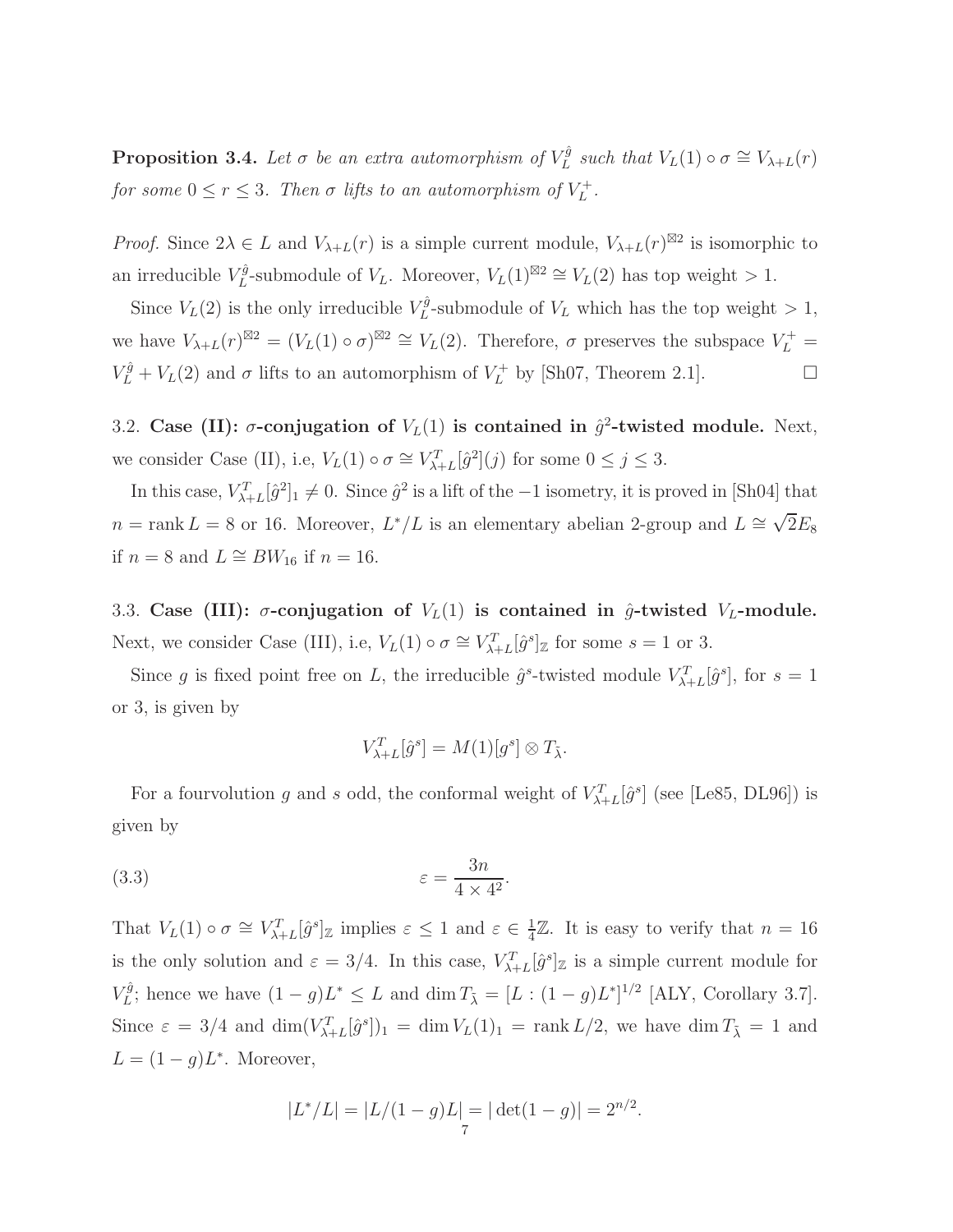For  $n = 16$ , we have  $|L^*/L| = 2^8$ . Note that  $L_2 = \emptyset$  and there is only one such lattice up to isometry and  $L \cong BW_{16}$  [Sh04, Proposition 1.9].

By our assumption,  $V_L(1) \circ \sigma \cong V_{\lambda+L}^T[\hat{g}^s]_{\mathbb{Z}}$  for some  $\lambda \in L^*$  and  $s = 1$  or 3 and we have

$$
(V_{\lambda+L}^T[\hat{g}^s]_{\mathbb{Z}})^{\boxtimes 2} \cong V_L(2) \circ \sigma.
$$

On the other hand,  $(V_{\lambda+L}^T[\hat{g}^s]_{\mathbb{Z}})^{\boxtimes 2}$  is isomorphic to an irreducible  $V_L^{\hat{g}}$  $L^{\hat{g}}$ -submodule of a  $\hat{g}^2$ twisted module  $V_{\mu+L}^T[\hat{g}^2]$  for some  $\mu \in L^*$ .

When  $L \cong BW_{16}$ , the conformal weight of  $V_{\mu+L}^T[\hat{g}^2]$  is 1 for any  $\mu \in L^*$  and  $V_{\mu+L}^T[\hat{g}^2](j)$ ,  $0 \leq j \leq 3$ , has conformal weight either 1 or 3/2. It is a contradiction since the conformal weight of  $V_L(2)$  is  $\geq 2$ . That means Case (III) does not occur.

#### 4. AUTOMORPHISM GROUPS OF  $V_L^{\hat{g}}$ L

In this section, we will study the automorphism groups of  $V_L^{\hat{g}}$  when g is a fourvolution, i.e,  $g^2 = -1$ . Let  $\theta = \hat{g}^2$ . Then  $\theta$  is a lift of the -1 isometry of L and we use  $V_L^+$  $L^+$  to denote the fixed point VOA  $V_L^{\theta}$ .

4.1.  $L \not\cong \sqrt{2}E_8$  nor  $BW_{16}$ . First we assume that  $L \not\cong \sqrt{2}E_8$  nor  $BW_{16}$ .

**Theorem 4.1.** Let L be even lattice with  $L(2) = \emptyset$  and  $g \in O(L)$  a fourvolution. Suppose  $L \not\cong \sqrt{2}E_8$  *nor*  $BW_{16}$ *. Then* Aut  $(V_L^{\hat{g}})$  $\mathcal{L}^{(g)}_L \cong C_{\text{Aut}\,(V_L^+)}(\bar{g})/\langle\bar{g}\rangle$ , where  $\bar{g}$  denotes the restriction *of*  $\hat{g}$  *on*  $V_L^+$  $V_L^+ \cong V_L^{\hat{g}^2}$  $L^{\sigma}$ .

*Proof.* Suppose  $L \ncong \sqrt{2}E_8$  nor  $BW_{16}$ . Then either  $V_L^{\hat{g}}$  has no extra automorphisms or Case (I) holds. In either cases, automorphisms of  $V_L^{\hat{g}}$  will stabilize  $V_L^{\hat{g}^2} = V_L(0) \oplus V_L(2)$ by Proposition 3.4. Since  $V_L^{\hat{g}^2}$  $\chi_L^{\hat{g}^2}$  is a simple current extension of  $V_L^{\hat{g}}$  $L^g$ , the result then follows from [Sh04, Theorem 3.3].

Recall that  $g^2 = -1$  and hence  $\hat{g}^2$  is a lift the  $(-1)$ -isometry. The automorphism group for the fixed point VOA  $V_L^+$  has been determined in [Sh04]. We will recall some results in [Sh04]. First, we recall the Construction B of a lattice from a binary code C.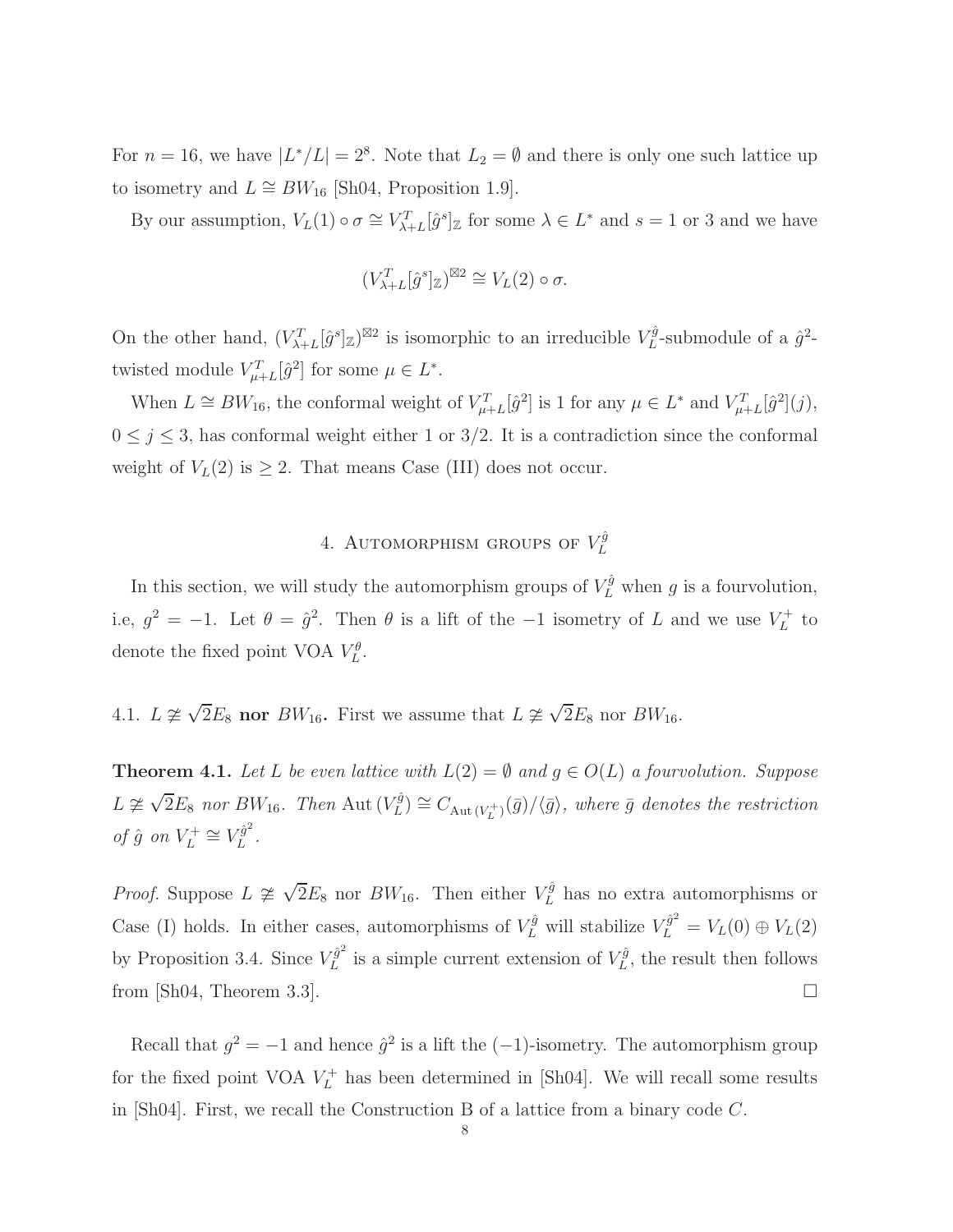Let C be a doubly even binary code of length n and let  $\mathcal{B} = \{\alpha_i \mid i \in \{1, ..., n\}\}\$ be an orthogonal basis of  $\mathbb{R}^n$  of norm 2, i.e,  $\langle \alpha_i, \alpha_j \rangle = 2\delta_{i,j}$ . For  $c = (c_1, \ldots, c_n) \in \mathbb{Z}_2^n$ , set

$$
\alpha_c = \sum_{i=1}^n c_i \alpha_i.
$$

The lattice

$$
L_B(C) = \sum_{c \in C} \mathbb{Z}_2^1 \alpha_c + \sum_{i,j \in \{1,\dots,n\}} \mathbb{Z}(\alpha_i + \alpha_j)
$$

is often referred as to the lattice obtained by Construction B from  $C$  associated with  $\beta$ . Note that  $L_B(C)$  always contains the sublattice  $\sum_{i,j\in\{1,\dots,n\}} \mathbb{Z}(\alpha_i+\alpha_j) \cong \sqrt{2}D_n$ .

Set  $L_A(C) = L_B(C) + \mathbb{Z}\alpha_1$ . Then  $\mathcal{B} = {\alpha_i | i = 1, ..., n} < L_A(C)$ . Now fix  $a_k \in L_A(C)$ for each  $k \in \{1, ..., n\}$  such that  $\bar{a}_k = \alpha_k$  and define

(4.1) 
$$
\sigma = \prod_{k=1}^{n} \exp((1+\sqrt{-2})(a_k)_0) \exp(\sqrt{-\frac{1}{2}}(a_k^{-1})_0) \exp((-1+\sqrt{-2})(a_k)_0).
$$

Then  $\sigma$  is an automorphism of the VOA  $V_{L_A(C)}$ . Indeed,  $\sigma$  defines an automorphism of  $V_{L}^{+}$  $L_{B}(C)$  (cf. [FLM88, Sh04]).

*Remark* 4.2. We shall note that there are usually several choices for the orthogonal basis  $\mathcal{B}$ and the automorphism  $\sigma$  depends on the choice of the orthogonal basis  $\mathcal{B} = {\alpha_1, \ldots, \alpha_n}$ . Moreover, for each  $\alpha_k \in \mathcal{B}$ ,

$$
\sigma: \quad \alpha_k(-1) \longmapsto e^{\alpha_k} + e^{-\alpha_k},
$$

$$
e^{\alpha_k} + e^{-\alpha_k} \longmapsto \alpha_k(-1),
$$

$$
e^{\alpha_k} - e^{-\alpha_k} \longmapsto -(e^{\alpha_k} - e^{-\alpha_k}).
$$

The following theorem can be found in [Sh04].

**Theorem 4.3** ([Sh04, Proposition 3.16]). Let L be an even lattice such that  $L(2) = \emptyset$ . *Then* Aut  $(V_L^+)$  $L_L^{(+)}$  *is generated by*  $O(\hat{L})/\langle \theta \rangle$  *and the extra automorphisms defined as in* (4.1)*. In particular,* Aut  $(V_L^+)$  $L_L^{(+)}$  *contains an extra automorphism if and only if*  $L$  *can be constructed by Construction B from some binary code* C*.*

**Theorem 4.4.** Suppose  $L(2) = \emptyset$  and  $L \ncong \sqrt{2}E_8$  nor  $BW_{16}$ . Then for a fourvolution  $g \in O(L)$ *, we have* 

$$
Aut(V_L^{\hat{g}}) \cong N_{Aut(V_L)}(\langle \hat{g} \rangle) / \langle \hat{g} \rangle.
$$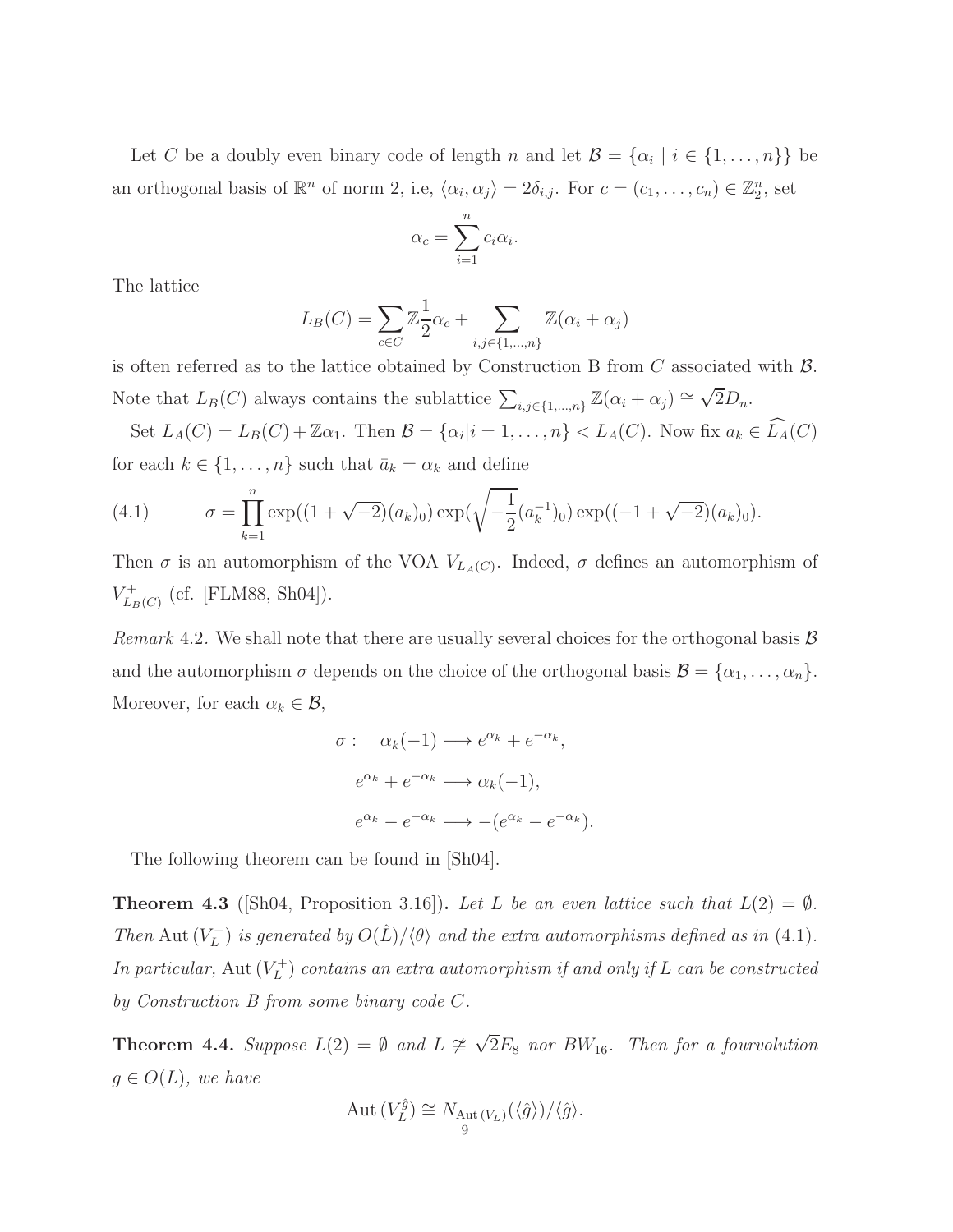*Proof.* Suppose false. Then there is  $\sigma \in \text{Aut}(V_L^{\hat{g}})$  $L^{(g)}$  such that

$$
\{V_L(i) \circ \sigma \mid 0 \le i \le 3\} \ne \{V_L(i) \mid 0 \le i \le 3\}.
$$

Since  $L \ncong \sqrt{2}E_8$  nor  $BW_{16}$ , only Case (I) can occur; hence, there exist  $\lambda \in L^*$  and  $0 \leq j \leq 3$  such that  $V_L(1) \circ \sigma \cong V_{\lambda+L}(j)$ .

Recall from the discussion in Case (I), we have  $|(\lambda + L)(2)| = 2n$  and  $(\lambda + L)(2)$  forms a root system of type  $A_1^n$ . Moreover,  $\sigma$  lifts to an automorphism of  $V_L^+ = V_L(0) \oplus V_L(2)$ . In this case,  $V_L^- = V_L(1) \oplus V_L(3)$  and  $V_L^- \circ \sigma \cong V_{\lambda+L}^{\varepsilon}$  for some  $\varepsilon = \pm 1$ . Moreover,  $N = \text{Span}_{Z} \{L, \lambda\} = L_{A}(C)$  for some binary code C and  $L = L_{B}(C)$ .

Fix an orthogonal basis  $\mathcal{B}_{\lambda} < (\lambda + L)(2)$ , i.e., a set of simple roots for  $(\lambda + L)(2)$ , and let  $\sigma_{\lambda}$  be the extra automorphism associated with the basis  $\mathcal{B}_{\lambda}$  as defined above. Then  $\sigma \sigma_{\lambda}^{-1}$  stabilize  $V_L^-$  and hence  $\sigma \sigma_{\lambda}^{-1} \in O(\hat{L})$  [Sh04] and  $\sigma = h \sigma_{\lambda}$  for some  $h \in O(\hat{L})$ .

Now let  $\alpha_1, \alpha_2 \in \mathcal{B}_\lambda$  such that g maps  $\alpha_1 \to \alpha_2 \to -\alpha_1 \to -\alpha_2$ . Then  $\hat{g}$  fixes the element  $(e^{\alpha_1} + e^{-\alpha_1})_{-1}(e^{\alpha_2} + e^{-\alpha_2})$ . Note that  $(e^{\alpha_1} + e^{-\alpha_1})$ ,  $(e^{\alpha_2} + e^{-\alpha_2}) \in V_{\lambda+L}$  and hence  $(e^{\alpha_1} + e^{-\alpha_1})_{-1}(e^{\alpha_2} + e^{-\alpha_2}) \in V_{2\lambda + L} = V_L$ . However, for any  $h \in O(\hat{L}),$ 

$$
h\sigma_{\lambda}((e^{\alpha_1} + e^{-\alpha_1})_{-1}(e^{\alpha_2} + e^{-\alpha_2})
$$
  
=  $h(\alpha_1(-1)\alpha_2(-1) \cdot 1)$   
=  $\bar{h}\alpha_1(-1)\bar{h}\alpha_2(-1) \cdot 1$ ,

which is not fixed by  $\hat{g}$ . It contradicts that  $h\sigma_{\lambda} = \sigma \in \text{Aut}(V_L^{\hat{g}})$ L  $\Box$ 

4.2. Case:  $L \cong \sqrt{2}E_8$  or  $BW_{16}$ . Next we consider the case  $L = \sqrt{2}E_8$  or  $BW_{16}$ . In both cases,  $L^*/L$  is an elementary abelian 2-group of order  $2^8$ . It is also known [Sh04] that the set of inequivalent irreducible modules  $\text{Irr}(V_L^+)$  $\binom{r}{L}$  of  $V_L^+$  $L_L^+$  forms an elementary abelian 2-group under the fusion rules [Sh04]. Recall that  $V_{\lambda+L}^T[\theta]_{\mathbb{Z}}$  has the conformal weight 1 if  $L \cong \sqrt{2}E_8$  or  $BW_{16}$ . Moreover,  $\dim(V_{\lambda+L}^T[\theta]_1) = 8$  if  $L \cong \sqrt{2}E_8$  and  $\dim(V_{\lambda+L}^T[\theta]_1) = 16$ if  $L \cong BW_{16}$ .

**Lemma 4.5.** *Let*  $L = \sqrt{2}E_8$  *or BW*<sub>16</sub>*. Suppose there is a*  $\sigma \in V_L^{\hat{g}}$  $L^g$  such that  $V_L(1) \circ \sigma \cong$  $V_{\lambda+L}^T[\hat{g}^2](j)$ *. Then*  $\sigma$  *stabilizes*  $V_L^+ = V_L(0) \oplus V_L(2)$  *by the conjugate action.*<br>
10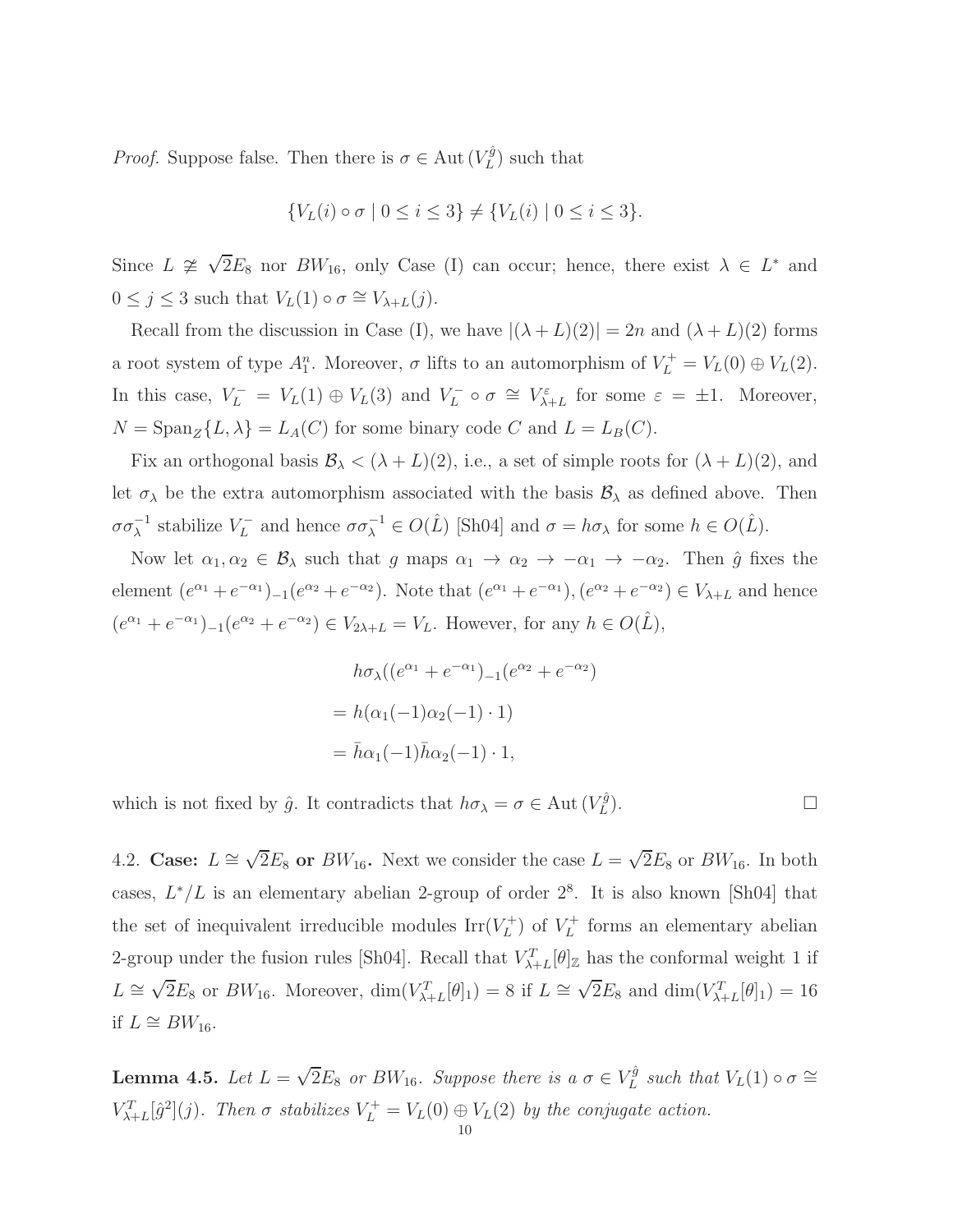*Proof.* For  $L \cong \sqrt{2}E_8$  or  $BW_{16}$ , we have  $V_{\lambda+L}^T[\hat{g}^2]_{\mathbb{Z}} \boxtimes_{V_L^+} V_{\lambda+L}^T[\hat{g}^2]_{\mathbb{Z}} = V_L^+$  $L^+$  and hence  $V_{\lambda+L}^T[\hat{g}^2](j)^{\boxtimes 2} < V_L^+$ . Therefore,  $V_{\lambda+L}^T[\hat{g}^2](j)^{\boxtimes 2} \cong V_L(2)$  as  $V_L(2)$  is the only irreducible  $V_L^{\hat{g}}$ L module with the top weight  $> 1$  in  $V_L^+$ L .

As a consequence, we have

**Proposition 4.6.** *Let*  $L \cong \sqrt{2}E_8$  *or*  $BW_{16}$  *and*  $g \in O(L)$  *a fourvolution. Then,* 

$$
Aut(V_L^{\hat{g}}) \cong C_{Aut(V_L^+)}(\bar{g})/\langle \bar{g} \rangle,
$$

*where*  $\bar{g}$  *denotes the restriction of*  $\hat{g}$  *on*  $V_L^+$  $V_L^+ \cong V_L^{\hat{g}^2}$  $L^g$ .

4.2.1.  $L \cong \sqrt{2}E_8$ . In this case, the isometry group  $O(L)$  is the Weyl group of  $E_8$  and it has the shape 2. $\Omega_8^+(2)$ . A fourvolution g corresponds to a 2C-element in  $\Omega_8^+(2)$ . An irreducible  $\hat{g}^2$ -twisted module  $V_{\lambda+L}^T[\hat{g}^2]$  has the top weight  $1/2$  and  $\dim(V_{\lambda+L}^T[\hat{g}^2])_1 = 8$ .

Recall that the set of inequivalent irreducible modules for  $V_L^+$  $L^+$  forms an elementray abelian group of order  $2^{10}$  under the fusion rules and the automorphism group  $V_{\mathcal{A}}^{+}$  $\frac{1}{2E_8}\cong$  $GO_{10}^+(2)$  (cf. [Sh04, Gr98]).

Theorem 4.7. *Let*  $L \cong \sqrt{2}E_8$  *and*  $g \in O(\sqrt{2}E_8)$  *a fourvolution. Then* Aut  $(V_L^{\hat{g}})$ L ) *has order*  $2^{18}.3^2.5$  *and has the shape*  $[2^{14}].Sym_6$ *.* 

*Proof.* We first recall that  $\dim(V)$  $(\frac{1}{2E_8})_2 = 156$  and  $(V_{\sqrt{2}}^+)$  $(\frac{1}{2E_8})_2$  decomposed as  $1+155$  as a sum of irreducible representations of  $GO_{10}^+(2)$ . By a direct calculation, it is easy to show that  $\dim(V_{\sqrt{2}E_8}^{\hat{g}})_2 = 76$ . Therefore,  $\bar{g}$  acts on  $(V_{\sqrt{2}E_8}^+)$  $(\overline{z}_{E_8})_2$  with trace  $-4$ , i.e.,  $\overline{g}$  corresponds to a 2C element of  $GO_{10}^+(2)$  using the Atlas notation. In this case, the centralizer  $C_{GO_{10}^+(2)}(\bar{g})$ has order  $2^{19} \cdot 3^2 \cdot 5$  and has the shape  $[2^{15}] \cdot Sym_6$ . By Proposition 4.6, we have the desired  $r$ esult.

4.2.2.  $L \cong BW_{16}$ . In this case,  $L^*/L \cong 2^8$  and  $|L/2L^*| = 2^8$ .

First we recall few facts about the isometry group  $O(L)$ . It is clear that  $O(L)$  acts naturally on the discriminant group  $L^*/L \cong 2^8$  and it induces a group homomorphism  $s: O(L) \to O(L^*/L, q) \cong GO_8^+(2).$ 

Let  $K = \text{ker } s$ . Then K is isomorphic to an extra special group  $2^{1+8}$  and Im  $s \cong \Omega_8^+(2)$ . Therefore,  $O(L) \cong 2^{1+8} \Omega_8^+(2)$  (see [CS99, Gr05]). A fourvolution g can be decomposed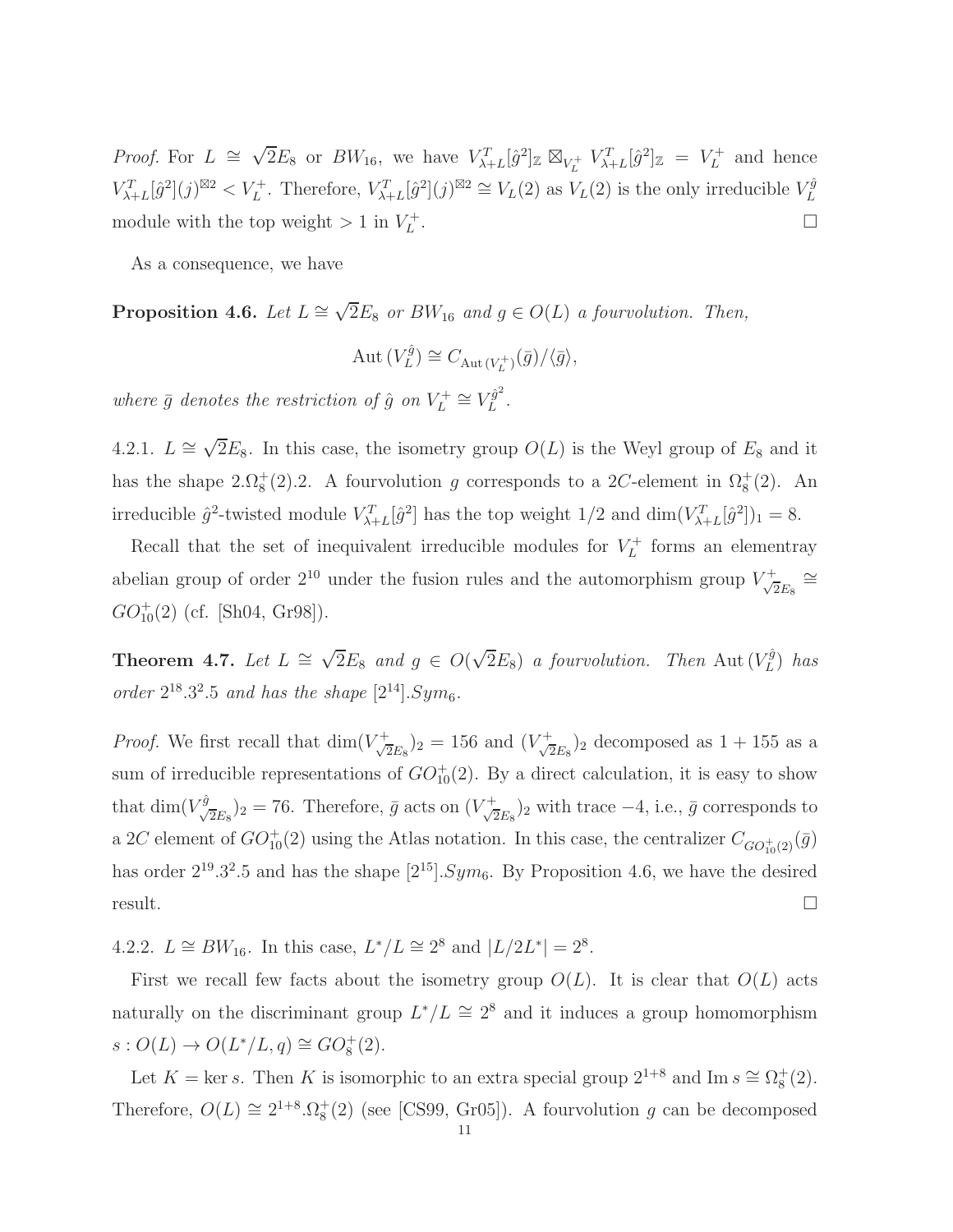into the product of two involutions  $t_M, t_N$  associated with two  $\sqrt{2}E_8$  sublattices M and N such that  $L = M + N$ . Recall that  $t_M$  is an isometry of L which acts as  $-1$  on M and acts as 1 on the annihilator  $\text{Ann}_L(M) = \{x \in L \mid (x, y) = 0 \text{ for all } y \in M\}.$  It is well-defined since  $2M^*$  < M (cf. [Gr05, GL11]). These two involutions  $t_M, t_N$  generate a dihedral group of order 8 and is contained in the extra-special 2-group  $2^{1+8}$ . In particular,  $\langle t_M, t_N \rangle$ acts trivially on the discriminant group  $L^*/L \approx 2^8$ ). Recall also from [Gr05] that the quotient group  $K.C_{O(L)}(t_M)/K$  of the centralizer of  $t_M$  determines a maximal parabolic subgroup of the shape  $2^6 \cdot \Omega_6^+(2)$  in  $\Omega_8^+(2)$ , which corresponds to the stabilizer of a singular vector  $u_M$ . Similarly,  $K.C_{O(L)}(t_N)/K \cong 2^6.\Omega_6^+(2)$  corresponds to the stabilizer of another singular vector  $u_N$ . Note that  $g = t_M t_N \in K$  and we have  $N_{O(L)}(\langle g \rangle)/K \cong Sp_6(2)$ , which is the stabilizer of a non-singular vector  $u_M + u_N$ . Indeed,  $N_{O(L)}(\langle g \rangle) \cong 2^{1+8} S p_6(2)$ . By Theorem 2.3, we also have the following lemma.

**Lemma 4.8.** *Let*  $L = BW_{16}$  *and*  $g \in O(L)$  *a fourvolution. Then,* 

$$
N_{\text{Aut}(V_L)}(\langle \hat{g} \rangle) / \langle \hat{g} \rangle \cong 2^8.(2^7.Sp_6(2)).
$$

*Remark* 4.9. We note that the Barnes-Wall lattice  $BW_{16}$  can also be realized as the coinvariant lattice of the Leech lattice associated with a 4A element of the Conway group  $Co<sub>0</sub>$ .

Next we review the irreducible modules for  $V_B^{\hat{g}}$  ${}^{fg}_{BW_{16}}$  for a fourvolution  $g \in O(BW_{16})$ . Recall that there are two types of irreducible modules for  $V_B^{\hat{g}}$  $_{BW_{16}}^{rg}$ :

**Untwisted type:**  $V_{\lambda+L}(j)$ ,  $\lambda \in L^*$  and  $j = 0, 1, 2, 3$ ; and

Twisted type:  $V_{\lambda+L}^T[\hat{g}^i](j)$ ,  $\lambda \in L^*, i = 1, 2, 3$  and  $j = 0, 1, 2, 3$ .

Set  $F = \{V_L^T[\hat{g}^i](j) | i, j = 0, 1, 2, 3\}$  and  $E = \{V_{\lambda+L}(0) | \lambda + L \in L^*/L\}$ , where  $V_L^T[\hat{g}^0](j) = V_L(j).$ 

For  $L = BW_{16}$ , we have  $(1 - g)L^* = L$  for any fourvolution g. By [La20], all irreducible modules of  $V_L^{\hat{g}}$  $L<sup>q</sup>$  are simple current modules. Moreover, the set of inequivalent irreducible modules  $\operatorname{Irr}(V_B^{\hat{g}})$  $\binom{\hat{g}}{BW_{16}}$  of  $V_B^{\hat{g}}$  ${}^{fg}_{BW_{16}}$  forms an abelian group under the fusion rules and it has a quadratic form q defined by conformal weights modulo  $\mathbb{Z}$ . By the discussion in [La20], we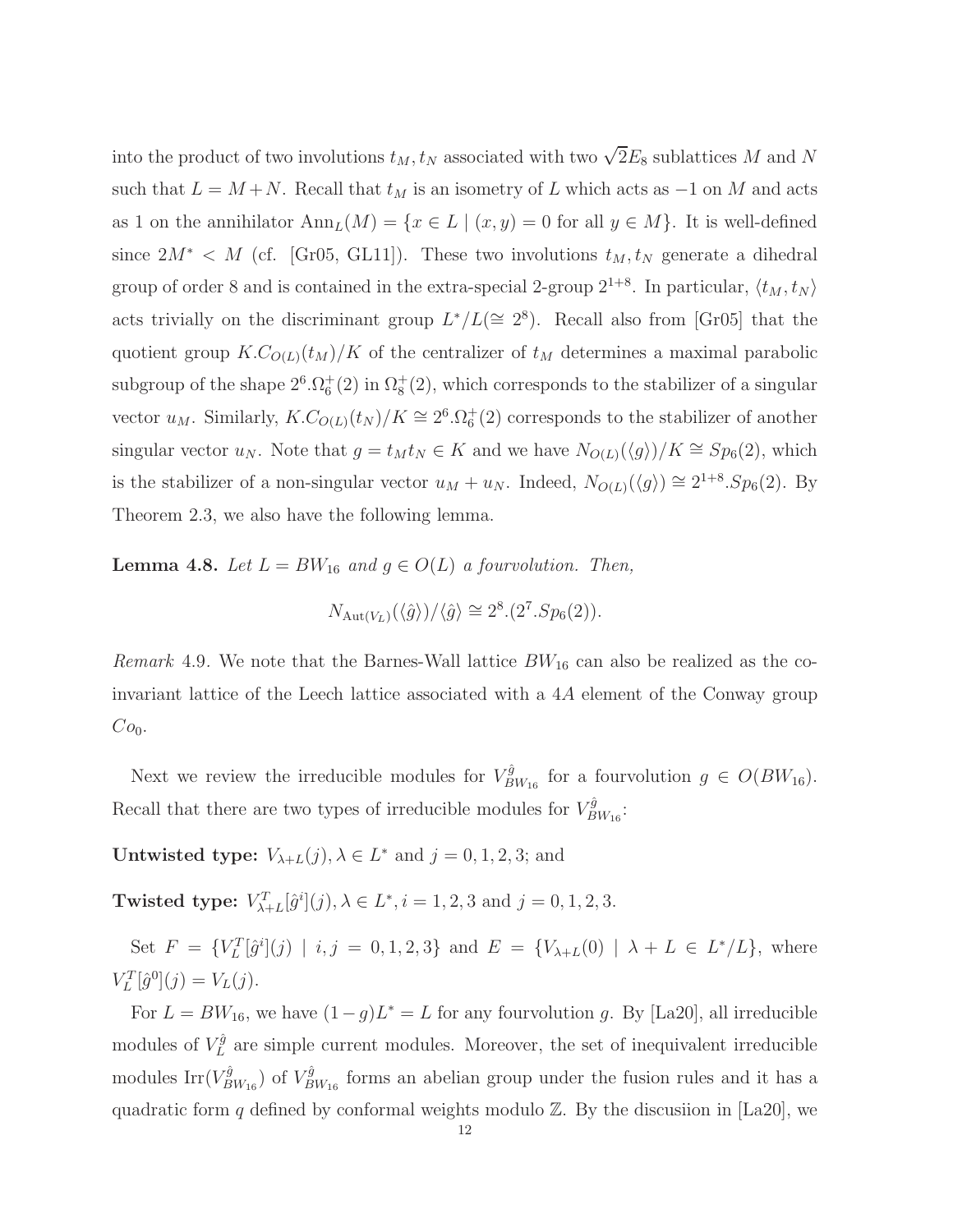also know that  $E \cong 2^8$ ,  $F \cong 4^2$  as abelian groups and  $\text{Irr}(V_B^{\hat{g}})$  $\mathcal{L}_{BW_{16}}^{gg}$  =  $E \times F$ . Note also that F is the subgroup generated by  $V_L(1)$  and  $V_L^T[g](0)$ .

Theorem 4.10. *Let*  $L \cong BW_{16}$  *and*  $g \in O(BW_{16})$  *a fourvolution. Then* Aut  $(V_L^{\hat{g}})$  $\binom{rg}{L} \cong$  $[2^{15}]$ .(Sp<sub>6</sub>(2) × 2).

*Proof.* By the same argument as in the proof of Theorem 4.4, there is no automorphisms  $s \in \mathrm{Aut}(V_L^{\hat{g}})$  $L^{(g)}$  such that  $V_L(1) \circ s \cong V_{\lambda+L}(j)$  for any  $\lambda \in L^* \setminus L$  and  $0 \leq j \leq 3$ . In other words, if s stabilizes the set of untwisted irreducible modules, then it also stabilizes the set  ${V_L(i) \mid i = 0, 1, 2, 3}$  and is thus contained in

$$
S = Stab_{\text{Aut}(V_{BW_{16}}^{\hat{g}})}(\{V_L(i) \mid i = 0, 1, 2, 3\}) \cong N_{\text{Aut}(V_L)}(\langle \hat{g} \rangle) / \langle \hat{g} \rangle.
$$

An extra automorphism s thus maps  $V_L(1)$  to a twisted type module. Note that  $L^*/L \cong$  $L/(1-g)L$  and for any  $\lambda + L \in L^*/L$ , there is an  $f \in Hom(L/(1-g)L, \mathbb{C}^*)$  such that  $V_{\lambda+L}^T[\hat{g}](0) \cong V_L^T[\hat{g}](0) \circ f$ . Without loss, we may assume  $V_L(1) \circ s \cong V_L^T[\hat{g}](0)$  or  $V_L^T[\hat{g}^3](0)$ . In this case, s stabilizes F. Note that the orthogonal group  $O(F, q) \cong 2^2$ . Moreover, there is an automorphism  $\sigma \in \text{Aut}(V_B^{\hat{g}})$  $\mathcal{L}_{BW_{16}}^{g}$  such that  $V_L(1) \circ \sigma \cong V_L^T[\hat{g}](0)$  by Remark 4.9 and [La3, Theorem 3.4] and we have the desired result.

## **REFERENCES**

- [ALY] T. Abe, C.H. Lam and H.Yamada, Extensions of tensor products of  $\mathbb{Z}_p$ -orbifold models of the lattice vertex operator algebra  $V_{\sqrt{2}A_{p-1}}$ , J. Algebra 510 (2018), 24–51.
- [BLS] K. Betsumiya, C.H. Lam and H. Shimakura, Automorphism group of orbifold vertex operator algebras associated with the Leech lattice : Non-prime cases, in preparation.
- [BLS2] K. Betsumiya, C.H. Lam and H. Shimakura, Holomorphic vertex operator algebras of central charge 24 and their automorphism groups, in preparation.
- [BK04] B. Bakalov, and V. G. Kac, Twisted modules over lattice vertex algebras, Lie theory and its applications in physics V, 3–26, World Sci. Publ., River Edge, NJ, 2004.
- [CM] S. Carnahan and M. Miyamoto, Regularity of fixed-point vertex operator subalgebras; arXiv:1603.05645.
- [CS99] J.H. Conway and N.J.A. Sloane, Sphere packings, lattices and groups, 3rd Edition, Springer, New York, 1999.
- [Do93] C. Dong, Vertex algebras associated with even lattices, J. Algebra 161 (1993), 245–265.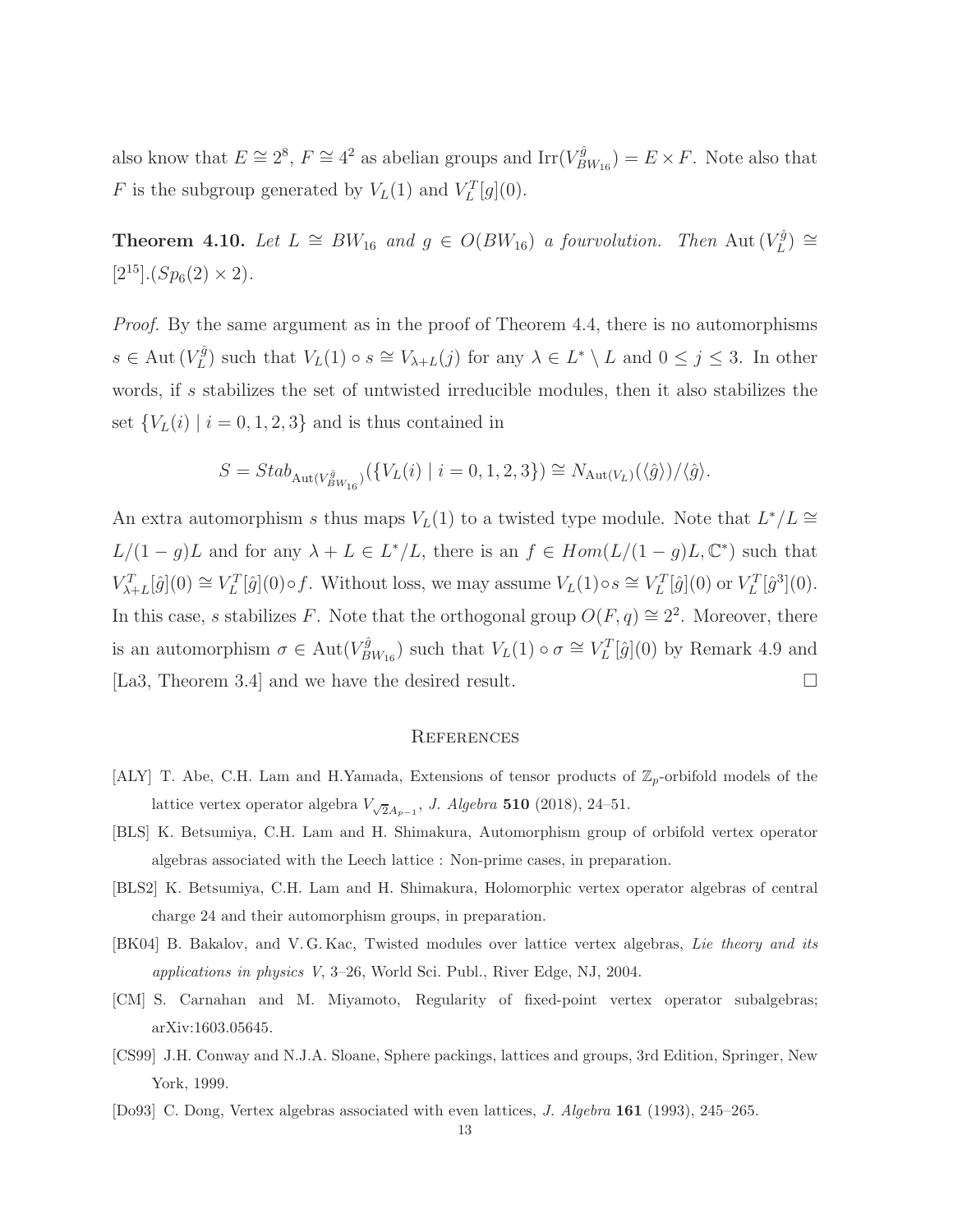- [DL96] C. Dong and J. Lepowsky, The algebraic structure of relative twisted vertex operators, J. Pure Appl. Algebra 110 (1996), 259–295.
- [DLM96] C. Dong, H. Li, and G. Mason, Simple Currents and Extensions of Vertex Operator Algebras, Comm. Math. Phys. 180 (1996), 671-707.
- [DLM00] C. Dong, H. Li, and G. Mason, Modular-invariance of trace functions in orbifold theory and generalized Moonshine, Comm. Math. Phys. 214 (2000), 1–56.
- [DN99] C. Dong and K. Nagatomo, Automorphism groups and twisted modules for lattice vertex operator algebras, in Recent developments in quantum affine algebras and related topics (Raleigh, NC, 1998), 117–133, Contemp. Math., 248, Amer. Math. Soc., Providence, RI, 1999.
- [DRX17] C. Dong, L. Ren and F. Xu, On Orbifold Theory, Adv. Math. 321 (2017), 1–30.
- [EMS18+] J. van Ekeren, S. Möller and N. Scheithauer, Construction and Classification of Holomorphic Vertex Operator Algebras, J. Reine Angew. Math., Published Online.
- [FLM88] I. Frenkel, J. Lepowsky and A. Meurman, Vertex operator algebras and the Monster, Pure and Appl. Math., Vol.134, Academic Press, Boston, 1988.
- [Gr98] R. L. Griess, Jr., A vertex operator algebra related to  $E_8$  with automorphism group  $O^+(10, 2)$ . The Monster and Lie algebras (Columbus, OH, 1996), 43–58, Ohio State Univ. Math. Res. Inst. Publ., 7, de Gruyter, Berlin, 1998.
- [Gr05] R. L. Griess, Jr.,Pieces of 2d: existence and uniqueness for Barnes-Wall and Ypsilanti lattices. Adv. Math. 196 (2005), No. 1, 147–192.
- [GL11] R. L. Griess, Jr. and C. H. Lam, Dihedral groups and Sums of  $EE_8$ -lattices, Pure and applied mathematics quarterly **7** (2011), No. 3, 621–743.
- [Ka90] V.G. Kac, Infinite-dimensional Lie algebras, Third edition, Cambridge University Press, Cambridge, 1990.
- [La20] C.H. Lam, Cyclic orbifold of lattice vertex operator algebras having group-like fusions, Lett. Math. Phys 110 (5) (2020), 1081– 1112.
- [La2] C.H. Lam, Automorphism group of an orbifold vertex operator algebra associated with the Leech lattice, in Proceedings of the Conference on Vertex Operator Algebras, Number Theory and Related Topics, Contemporary Mathematics 753 (2020), 127– 138, American Mathematical Society, Providence, RI.
- [La3] C.H. Lam, Some observations about the automorphism groups of certain orbifold vertex operator algebras, to appear in RIMS Kôkyûroku Bessatsu.
- [LS] C.H. Lam and H. Shimakura, Extra automorphisms of the cyclic orbifold of lattice vertex operator algebras, in preparation.
- [LY14] C.H. Lam and H. Yamauchi, On 3-transposition groups generated by σ-involutions associated to  $c = 4/5$  Virasoro vectors, *J. Algebra*, 416 (2014), 84-121.